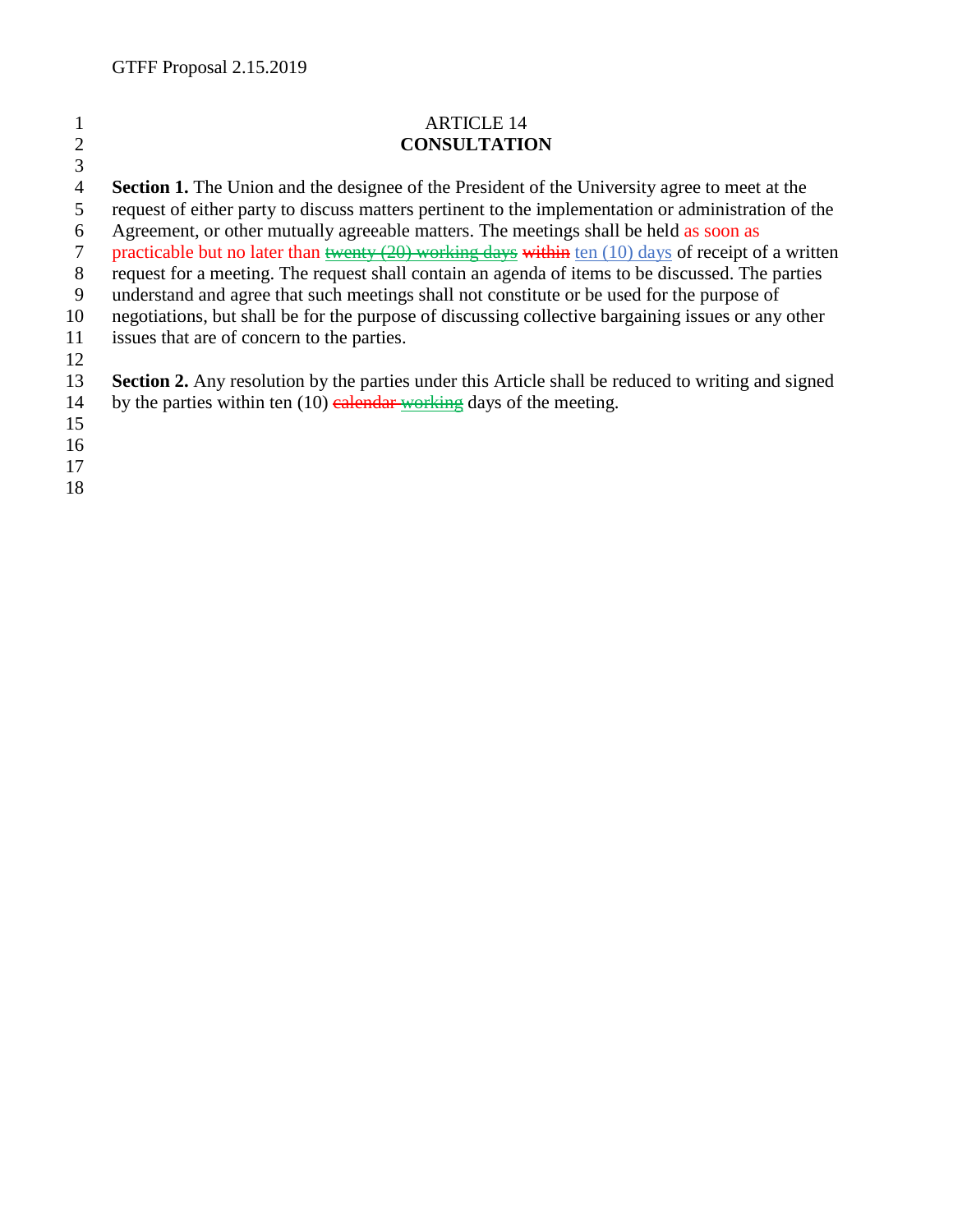| 19 | <b>ARTICLE 15</b>                                                                                     |
|----|-------------------------------------------------------------------------------------------------------|
| 20 | <b>ARBITRATION</b>                                                                                    |
| 21 |                                                                                                       |
| 22 | <b>Section 1.</b> Arbitration of Grievances                                                           |
| 23 |                                                                                                       |
| 24 | If the grievance brought under Article 13Error! Reference source not found. (Grievances) is not       |
| 25 | resolved at Step 3 of that procedure or as a result of consultation under Section 6, Article 13, the  |
| 26 | complaining party (the Union or University) may submit the matter to arbitration. Notice of           |
| 27 | intent to arbitrate must be filed with the President of the University or designee or the Union       |
| 28 | within twenty (20) working days of receipt of the Step 3 decision or the last consultation as         |
| 29 | appropriate (Article 13, Section 6).                                                                  |
| 30 |                                                                                                       |
| 31 | <b>Section 2. Selection of the Arbitrator</b>                                                         |
| 32 |                                                                                                       |
| 33 | Within five (5) working days of receipt of the notice of intent to arbitrate, the parties shall meet  |
| 34 | to attempt to agree upon an arbitrator. If the parties are unable to agree upon an arbitrator within  |
| 35 | five (5) working days of the meeting, the party initiating arbitration shall request the              |
| 36 | Employment Relations Board to submit a list of five arbitrators, none of whom shall be an             |
| 37 | employee of the University, the Union or the American Federation of Teachers, unless both             |
| 38 | parties have agreed to the contrary.                                                                  |
| 39 |                                                                                                       |
| 40 | Each party shall alternately strike one name from the list of five; the remaining person shall be     |
| 41 | selected as the arbitrator. The party initiating arbitration shall strike the first name.             |
| 42 |                                                                                                       |
| 43 | If the arbitrator selected cannot hold the hearing -or render a decision within the time limits       |
| 44 | provided herein-within twenty $(20)$ days of selection and the parties do not agree to an extension   |
| 45 | of time, the selection procedure shall be repeated as provided herein. unless the parties agree to    |
| 46 | employ an arbitrator on the original list.                                                            |
| 47 |                                                                                                       |
| 48 | <b>Section 3. Submission Agreement</b>                                                                |
| 49 |                                                                                                       |
| 50 | As soon as practicable after the notice of intent to arbitrate has been filed, the parties shall meet |
| 51 | to draft a submission agreement. They shall attempt to agree on the precise issue to be submitted     |
| 52 | to arbitration, stipulation of facts, joint exhibits and any other matter designed to expedite the    |
| 53 | arbitration process.                                                                                  |
| 54 |                                                                                                       |
| 55 | If the parties are unable to agree on the precise issue to be submitted, each party shall submit its  |
| 56 | own version of the issue and the arbitrator shall decide the precise issue to be arbitrated; and      |
| 57 | such decision shall be made prior to determining arbitrability.                                       |
| 58 |                                                                                                       |
| 59 | <b>Section 4.</b> Conduct of the Hearing                                                              |
| 60 |                                                                                                       |
| 61 | The arbitrator shall hold the hearing in Eugene, Oregon unless otherwise agreed by the parties.       |
| 62 | The hearing shall commence within fifteen (15) working days of the arbitrator's acceptance of         |
| 63 | the case, unless both parties agree to an extension of time.                                          |
| 64 |                                                                                                       |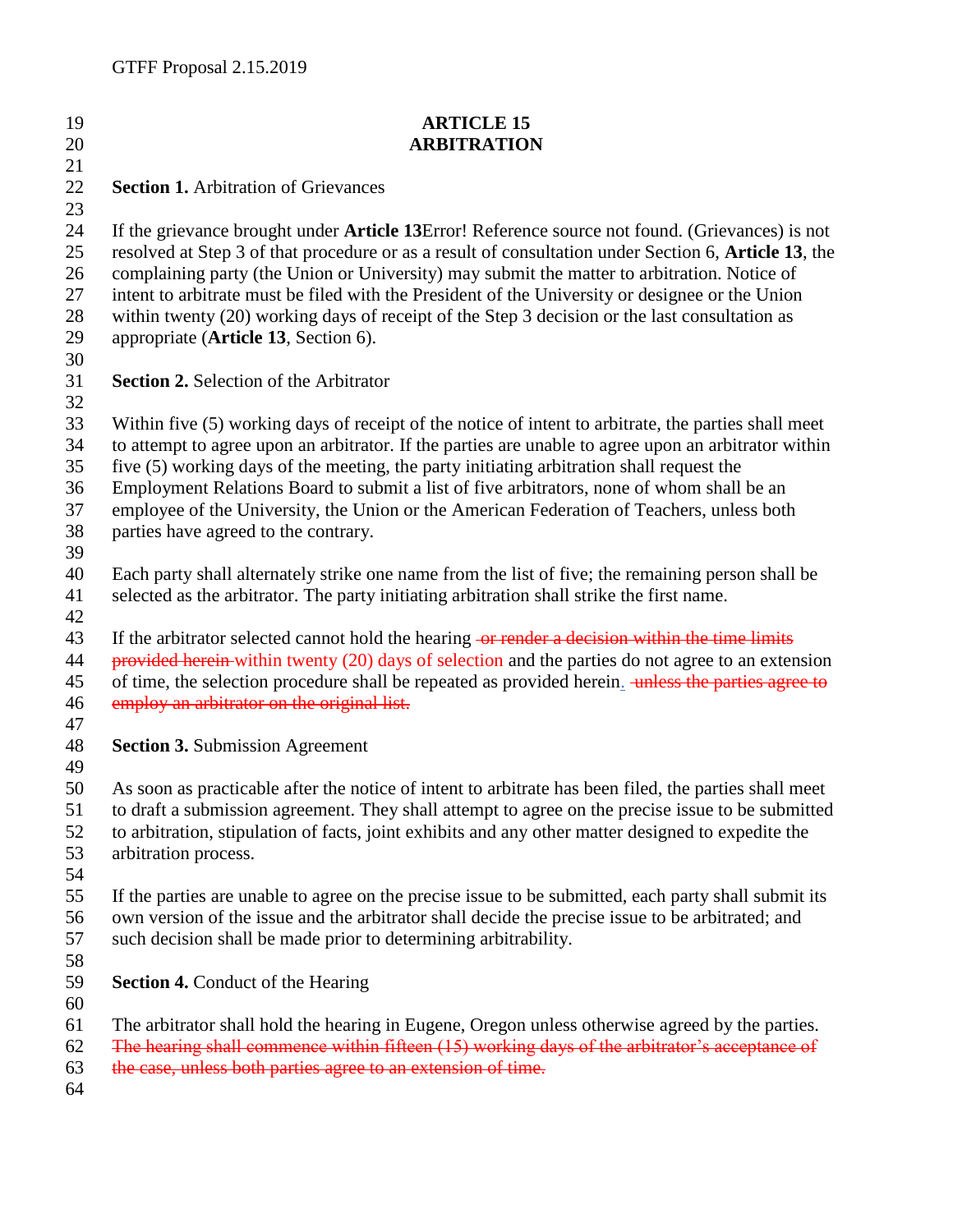If the arbitrator or either party requests that post-hearing briefs be submitted, the arbitrator shall

 establish a date for the submission of such briefs and the hearing will be deemed to have been closed as of such date.

**Section 5.** Arbitrability

 In any proceeding under this Article for which there is a submission agreement, the first matter to be decided is the arbitrator's jurisdiction to act. In the absence of a submission agreement, the arbitrator shall first decide the issue to be arbitrated as provided in Section 3 of this Article; then

 the arbitrator's jurisdiction shall be decided. If arbitrability is in dispute between the parties, the arbitrator shall hear the parties on the question before announcing the decision on arbitrability.

 Upon concluding that the arbitrator has no power to act, the arbitrator shall not hear the matter nor make any decision or recommendation regarding the merits of the matter.

**Section 6.** Authority of the Arbitrator

 The arbitrator shall not add to, subtract from, modify or alter the terms or provisions of this Agreement. The arbitrator shall refrain from issuing any statement or opinion or conclusions not essential to the determination of the issue submitted.

 The arbitrator shall have no authority to hear or decide issues or grievances which relate to allegations of discrimination on the basis prohibited by state or federal law, regulation or rule, except that concerning union activity.

The arbitrator shall have no authority to hear or decide any issue or grievance relating to any

academic decision or judgment concerning the member as a student. The arbitrator may,

however, hear the arguments that an academic decision was arbitrary and capricious,

discriminatory (except as excluded in this Agreement), or based on false information, or

otherwise contrary to the terms of this Agreement. Upon such finding, the arbitrator shall direct

the University to reconsider the matter in accordance with its graduate student academic

grievance procedure and the arbitrator shall maintain jurisdiction over the case until the

University's review is completed.

If discharge of a GE results from the academic decision that satisfactory progress toward a

degree is not being maintained, as provided in **Article 16**Error! Reference source not found.

(Discipline and Discharge), Section 4, the arbitrator may hear an appeal of a grievance that the

GE was not afforded review of the academic decision to which entitled under current graduate

student academic grievance procedures. Upon such finding, the arbitrator shall instruct the

University to reconsider the matter in accordance with relevant procedures and shall maintain

jurisdiction over the case until the University's review is completed. If the review results in a

determination that satisfactory progress has been made, the arbitrator may order reinstatement

and/or restitution subject to the limitations in this Article.

The arbitrator shall have no authority to reinstate as a GE a person who is no longer a student, or

who is not qualified to retain an appointment as a GE for academic reasons. The arbitrator's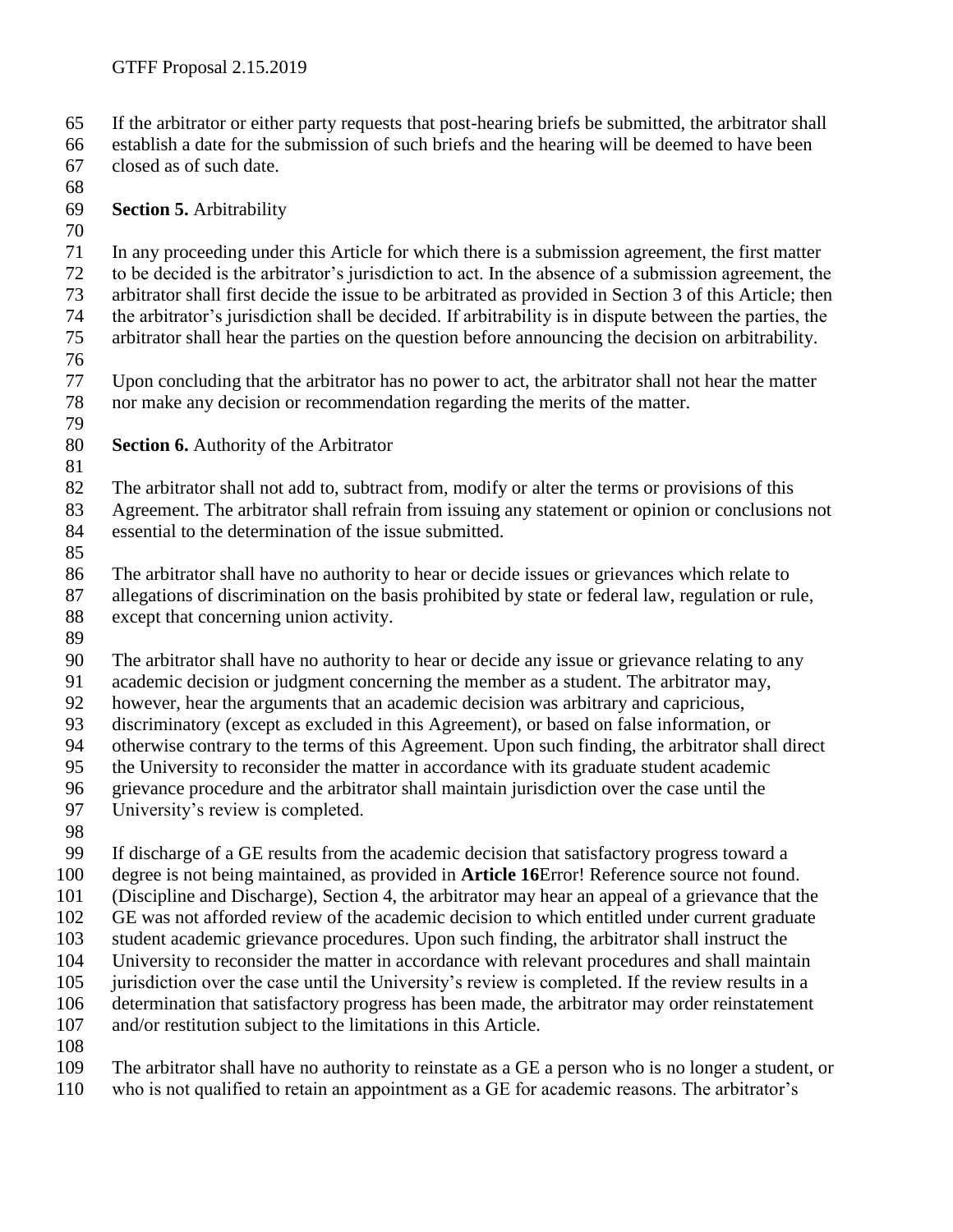award may include back pay, but the time period and amount thereof shall not exceed the amount and time of the unfulfilled appointment. The arbitrator shall have no authority either to award reinstatement of an appointment for a period beyond the expiration date or to exceed the terms and conditions of the original appointment. The arbitrator shall have no authority to make a decision which is contrary to the academic policies and academic regulations of the University. The arbitrator shall have no authority to make any decision limiting or interfering in any way with the powers, duties and responsibilities of the University which have not been limited by this Agreement. **Section 7.** Arbitrator's Decision The arbitrator derives authority wholly and exclusively from this Agreement. The decision of the arbitrator shall be final and binding upon the parties as to the issues submitted, provided that either party may appeal the decision on the basis of repugnance to law, jurisdiction or that the arbitrator exceeded authority granted by this Agreement. The decision of the arbitrator shall be issued within thirty (30) calendar days of the close of the 131 hearing unless the parties have agreed to additional time. The decision of the arbitrator shall be in writing and shall set forth findings of fact, reasoning and conclusions on the issues submitted. **Section 8.** Costs All fees and expenses of the arbitrator shall be paid by the party not prevailing in the matter. Each party shall bear the cost of preparing and presenting its own case. Expenses of witnesses, if any, shall be borne by the party calling the witness. The costs of any transcripts of the hearing required by the arbitrator shall be divided equally between the parties and each party will be furnished a copy thereof. If either party wishes a transcript of the hearing, it may have one made at its own expense, but shall provide the arbitrator and the other party a copy at no charge. **Section 9.** Miscellaneous Provisions Except as modified by the provisions of this Agreement, arbitration proceedings shall be conducted in accordance with the rules of the Oregon Employment Relations Board. The compensation of any GE called as a witness and/or one GE serving as the Union representative in an arbitration hearing shall not be reduced for the period of time required to give testimony at the hearing, or in the case of the Union representative, to represent the Union at the hearing.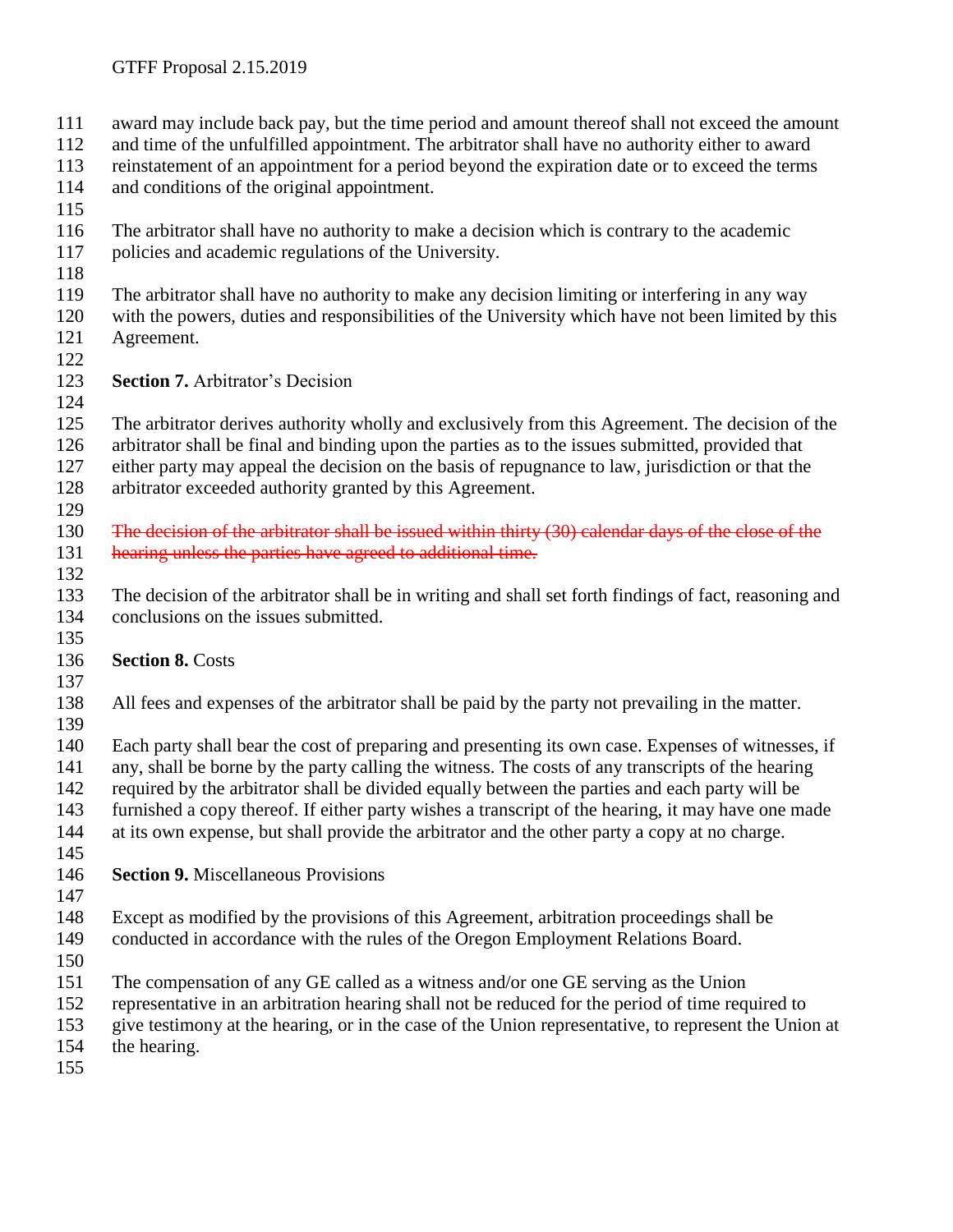- 156 The burden of proof in all matters except discipline and discharge shall be upon the grievant; or if the issue is brought under Error! Reference source not found. (Grievances), Section 6, the
- 157 if the issue is brought under Error! Reference source not found. (Grievances), Section 6, the burden of proof shall be upon the complaining party.
- burden of proof shall be upon the complaining party.

159

160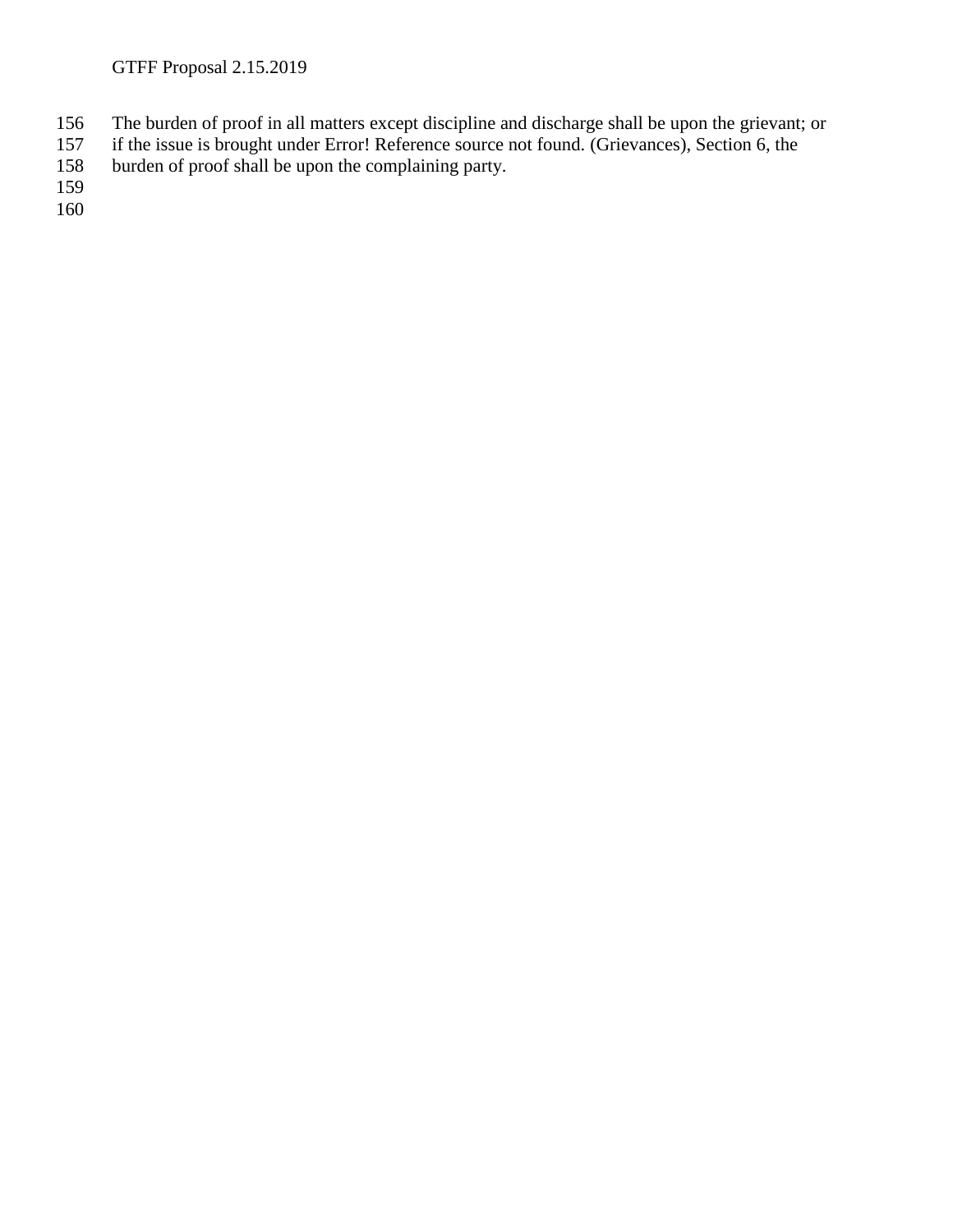| 161 | <b>ARTICLE 16</b>                                                                                           |  |  |
|-----|-------------------------------------------------------------------------------------------------------------|--|--|
| 162 | DISCIPLINE AND DISCHARGE                                                                                    |  |  |
| 163 |                                                                                                             |  |  |
| 164 | Section 1. For purposes of this Agreement, discipline will include written warning or reprimand,            |  |  |
| 165 | reduction in duties, limitation of GE employment-based access to University owned or controlled             |  |  |
| 166 | property or discharge. The term "discharge" shall be limited to mean the termination of an                  |  |  |
| 167 | appointment prior to the ending date of the appointment.                                                    |  |  |
| 168 |                                                                                                             |  |  |
| 169 | Section 2. Recognizing the value of such actions, both the University and the Union encourage               |  |  |
| 170 | the use of informal discussions between employee and supervisor in an effort to resolve                     |  |  |
| 171 | employee performance problems. Such interactions shall not be considered disciplinary or used               |  |  |
| 172 | as a factor in future hiring decisions unless accompanied or followed by a written statement,               |  |  |
| 173 | which shall be included in the employee's personnel file consistent with the terms of this                  |  |  |
| 174 | agreement.                                                                                                  |  |  |
| 175 |                                                                                                             |  |  |
| 176 | Section 3. No GE shall be disciplined or discharged except for just and sufficient cause.                   |  |  |
| 177 | Disciplinary sanctions shall be imposed in accordance with the principles of progressive                    |  |  |
| 178 | discipline where the application of such principles is appropriate. Some conduct warrants a                 |  |  |
| 179 | substantial sanction or discharge on the first occurrence. A history of discipline, whether                 |  |  |
| 180 | identical in nature or not, may have a cumulative effect, resulting in a more severe sanction.              |  |  |
| 181 | Neither the type of conduct nor the severity of the discipline alters the requirement of just and           |  |  |
| 182 | sufficient cause or the availability of the grievance procedures in this Agreement. Nothing in this         |  |  |
| 183 | section shall constitute a change from standard interpretations of "just cause" and "progressive            |  |  |
| 184 | discipline."                                                                                                |  |  |
| 185 |                                                                                                             |  |  |
| 186 | Section 4. A GE is responsible to the department or unit and/or the supervisor in matters                   |  |  |
| 187 | regarding employment performance. Should a GE be disciplined or sanctioned in accordance                    |  |  |
| 188 | with Section 1, the department/unit must:                                                                   |  |  |
| 189 |                                                                                                             |  |  |
| 190 | a) Meet with the GE to discuss the exact matter considered unacceptable;                                    |  |  |
| 191 |                                                                                                             |  |  |
| 192 | b) Express to the GE that a warning or reprimand is being given pursuant to this                            |  |  |
| 193 | Article and that such may be placed in the employee's personnel file. Written                               |  |  |
| 194 | reprimands shall include a summary of the problem and the University's                                      |  |  |
| 195 | expectations and guidelines for corrected behavior;                                                         |  |  |
| 196 |                                                                                                             |  |  |
| 197 | e) Provide the GE with a written summary of the discussion within five (5) working                          |  |  |
| 198 | days of the discussion. The written summary of such shall include specific                                  |  |  |
| 199 | guidelines for remediation of behavior/performance.                                                         |  |  |
| 200 |                                                                                                             |  |  |
| 201 | d) Comply with the provisions of Article 11 in placing any reference to the meeting                         |  |  |
| 202 | in the employee's personnel file.                                                                           |  |  |
| 203 |                                                                                                             |  |  |
| 204 | <b>Section 5.</b> If the unsatisfactory performance is not corrected, or if it recurs within the term(s) of |  |  |
| 205 | appointment, discharge or reduction of duties may be recommended by the supervisor in writing.              |  |  |
| 206 |                                                                                                             |  |  |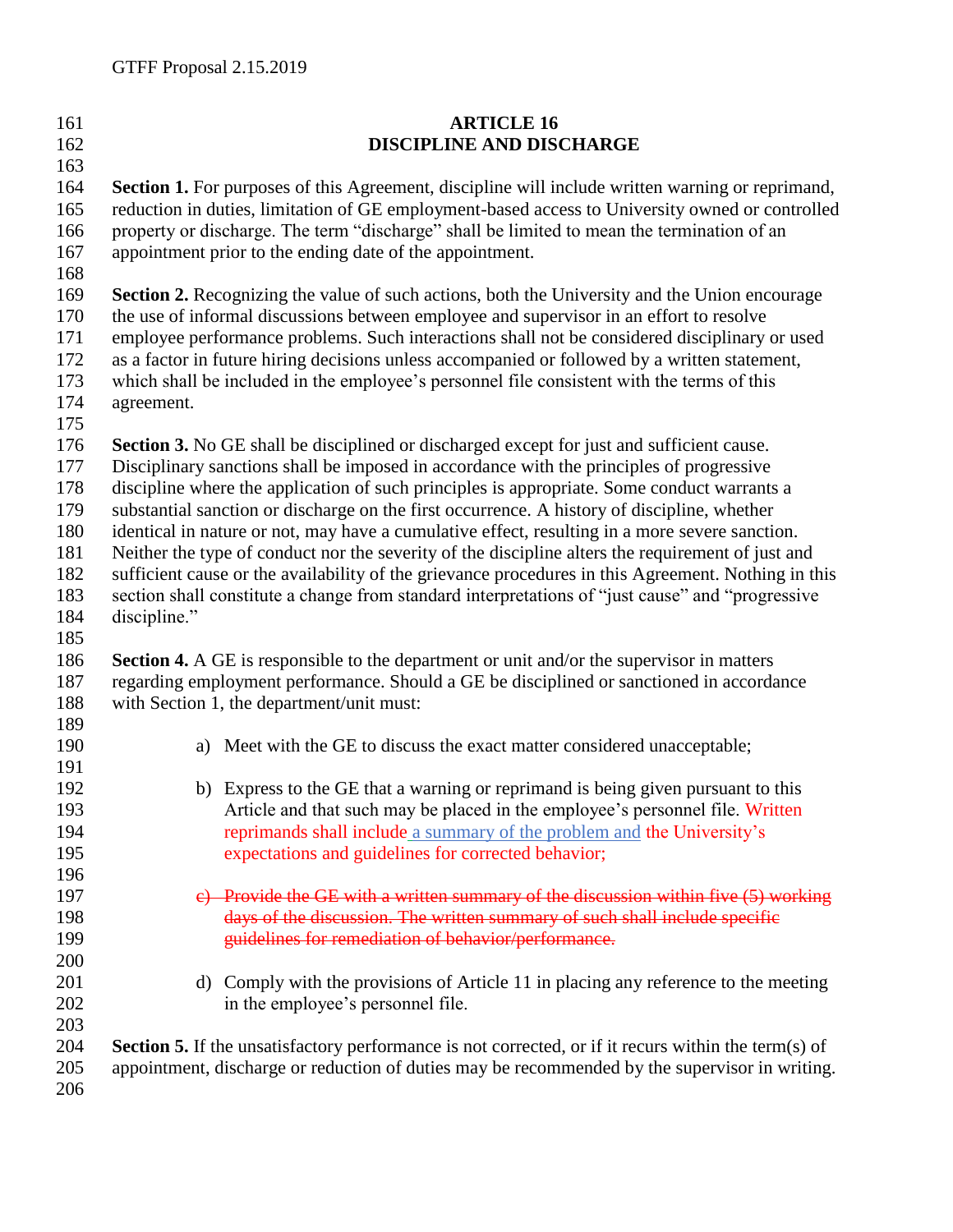- a) Before a discharge or reduction of duties may take effect**,** within five (5) working days of 208 its recommendation, the department chairperson (or equivalent level of supervision in the unit) shall review the complaint and the recommended disciplinary action. 210 b) In the event that the supervising professor is also a chairperson, the matter will be reviewed by the Dean of the College or designee. c) The reviewer shall conduct a thorough and fair investigation to determine if established University or departmental policies have been violated. 216 d) Should the reviewer agree with the supervising professor, the disciplinary action may take place. e) The disciplinary action should be applied even-handedly, fairly and appropriately. 221 f) All documents generated in compliance with Article 16, Section 5, should be placed in 222 the employee's personnel file in accordance with Article 11. **Section 6.** If reduction in duties or discharge is imposed, the GE who disagrees with the sanction may seek redress through the grievance procedure provided in this Agreement. Action by the University under this article is not stayed by the filing of a grievance or by arbitration, except by mutual agreement. A grievance concerning discharge or reduction in duties may be held at Step 3 of the Grievance Procedure. If reduction in duties or discharge is imposed at the end of an appointment period, it may be applied retroactively with respect to that proportion of the total appointment obligation which has not been fulfilled. **Section 7.** If a GE is absent without the consent of either their supervisor or unit head notifying 233 their supervisor or is not on authorized leave for five (5) consecutive scheduled working days during any academic term, the GE may be considered to have abandoned their position and
- 235 voluntarily resigned from University employment retroactive to the first day of the absence. A scheduled work day shall be defined as a day containing scheduled work commitments
- including, but not limited to, lectures, recitations, labs, office hours, and staff meetings. Before the University deems the GE to have resigned employment, the University shall attempt to
- contact the GE by phone, by their University email address, by their campus mailbox (if one
- exists), by their personal email address if this address is on file in Banner or has been recently
- used by the supervisor to correspond with the GE, and by letter mailed to the last address on file
- in Banner, and shall provide the GE with at least three (3) working days to respond and present extenuating circumstances. The University's attempt to contact the GE may occur within the 5-
- day absence, or after. The University will provide the Union with notice of termination of the GE
- under this provision at least three (3) working days before termination is processed. Such
- absence may be covered by the Dean of the Graduate School or designee by a subsequent grant of leave with or without pay, when extenuating circumstances are found to have existed. Nothing
- in this article shall prohibit the University from reinstating a GE to their position.
- 
- **Section 8.** Notwithstanding other sections of this Article, nothing shall limit the right of the
- University to discharge a GE when:
-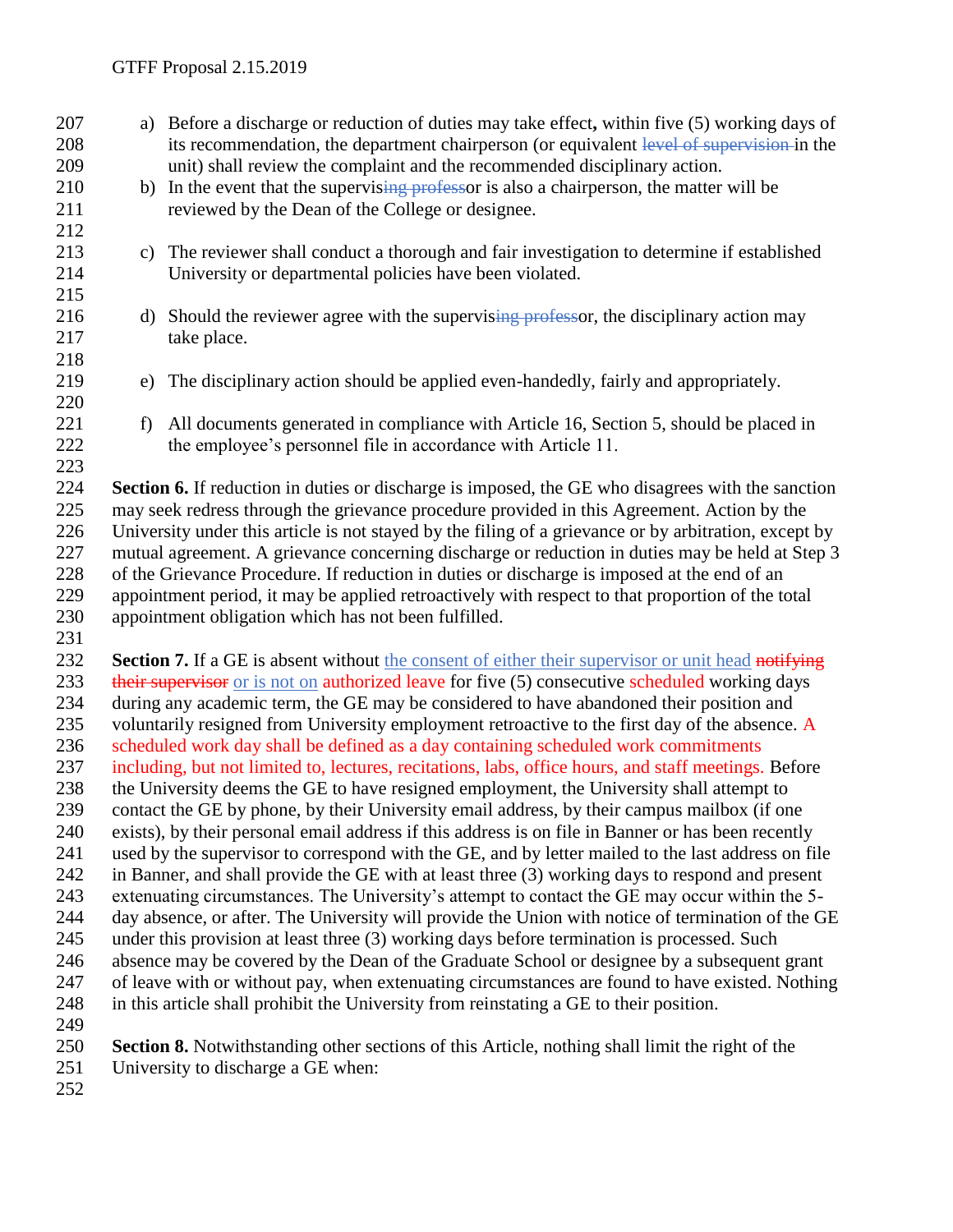- (1) the GE has made less than satisfactory progress toward their degree; or (2) the GE transfers to a new department or graduate major, unless (a) the appointment was already in a unit outside of the GE's home department and (b) the transfer has no negative impact on the operations, agreements, or budget of the employment unit. If a GE is discharged on the basis of less than satisfactory progress toward the degree, the head of the department/unit in which the GE is enrolled as a student must inform the student of this in writing, citing the criteria for satisfactory academic progress that have not been met. This communication should be documented and placed in the student's file in accordance with the provisions of **Article 11**. Graduate students may grieve departmental decisions related to 264 satisfactory progress through the graduate student academic grievances procedure. A GE's work performance shall not be considered relevant for the purposes of determining satisfactory progress toward their degree. **Section 9.** Each academic department shall have written criteria defining satisfactory progress filed with the contract administrator. These criteria must be as specific as reasonably possible and must include objective measures (e.g., GPA, limits on the number of incompletes, and deadlines and/or timelines for passing qualifying exams or proposing one's thesis). a) Revisions of the criteria shall be filed with the contract administrator within fifteen (15) working days of their enactment and will be forwarded to the Union within thirty (30) days of their receipt by the contract administrator. 277 b) When no revisions are received by the contract administrator, the existing criteria are assumed to be current and in force. c) GEs appointed in their own academic departments are to receive the criteria with their letters of appointment. Subsequent changes in criteria will be distributed to all currently employed GEs. d) GEs appointed in academic departments other than their own or non-academic units are subject to the satisfactory progress criteria of their own departments and should obtain 286 them from their departments, where they will be made available. A department shall not discharge a GE or unilaterally reduce a GE's FTE during the period of an appointment for failure to maintain satisfactory progress toward a degree if such status is related to 289 thesis or dissertation requirements without having given the GE a written warning and a reasonable time, generally not to exceed one academic quarter, to re-establish satisfactory progress. **Section 10.** Notices of disciplinary action and reprimands are part of the supervisor's copy of the GE's personnel file and, as such, are to be retained in accordance with the University's personnel
- records retention schedule. If the University's personnel records retention schedule permits, the record of a written warning or reprimand shall be removed from the GE's personnel file upon the
	- awarding of the graduate degree, or as soon thereafter as permitted by law. Materials so removed
	- shall not be used with respect to later disciplinary actions, decisions concerning reappointment or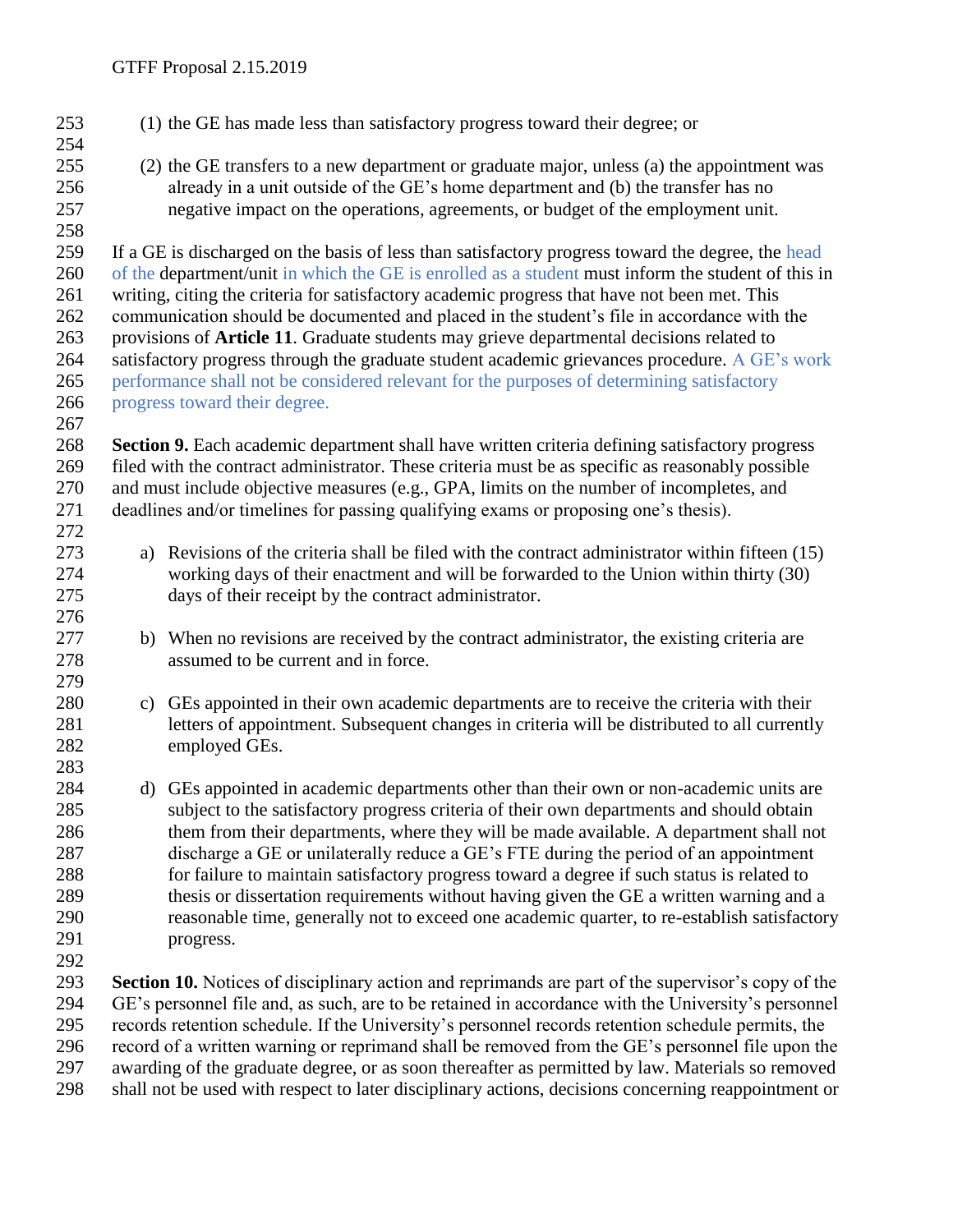- 299 any other decisions which would adversely affect the GE concerned.
- 300<br>301 **Section 11.** A GE may have a Union representative present, to represent or accompany the GE,
- 302 at any discussion or meeting relating to discipline or discharge of the GE, investigatory<br>303 interviews, or any similar other meeting where *Weingarten* rights would apply.
- interviews, or any similar other meeting where *Weingarten* rights would apply.
- 304
- 305
- 306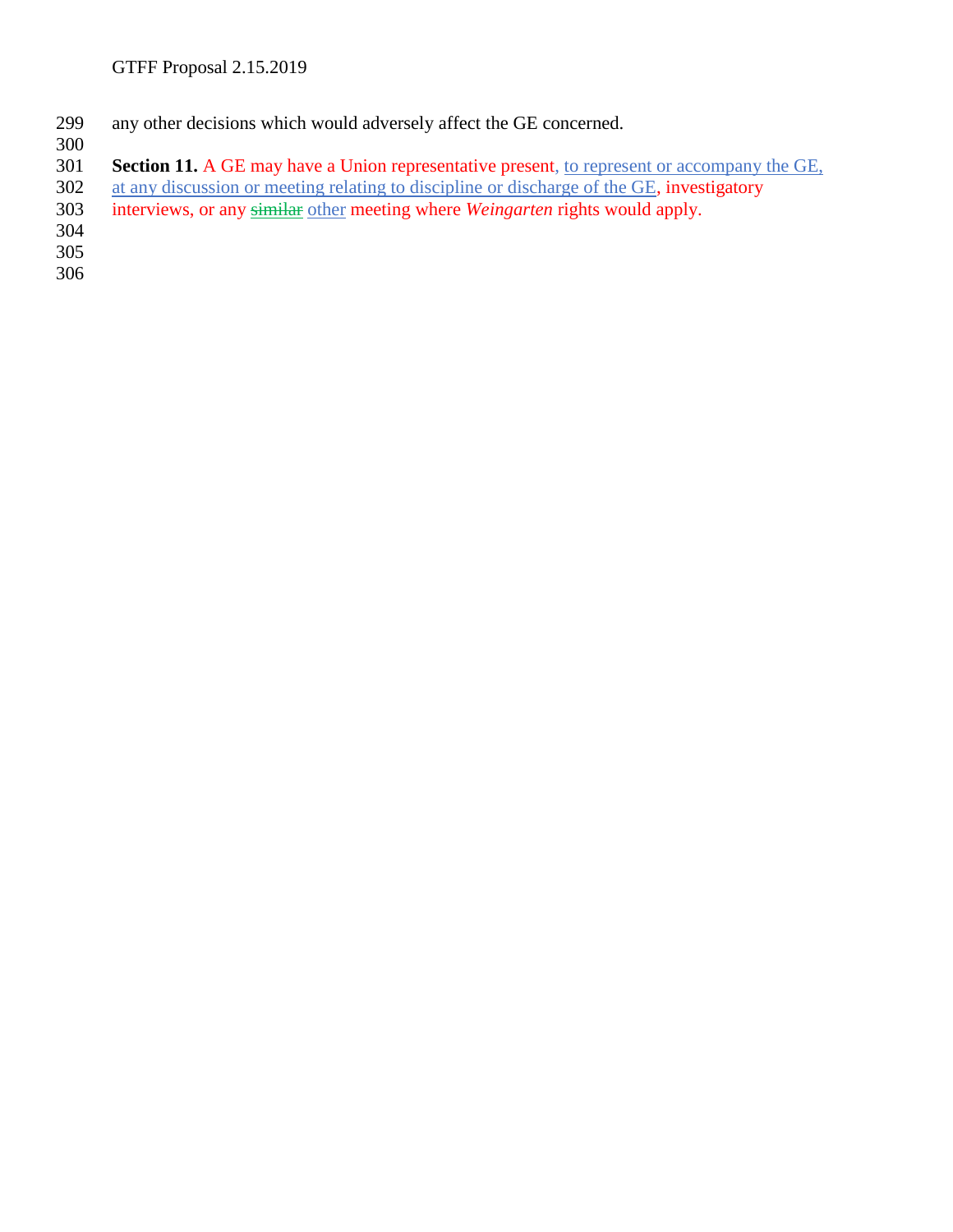## **ARTICLE 25 Family Issues GE Position EQUITY AND INCLUSION GE POSITIONS Section 1.** The University agrees to fund each academic year the following 0.49 FTE GE positions to work on family issues. The GTFF and the University will determine the job description and the duties for these GE positions. To gather information on GTFF needs and available child care subsidies, the person in this position will represent the GTFF on the University's Child Care and Family Support Committee. The persons in these positions will 314 report meet quarterly to with the President of the GTFF or their designee and the Dean of the Graduate School the employee's supervisor in a joint meeting. The report will be shared with the Union. All of the positions described in this article are employees of the University. Section 1. The University agrees to fund one 0.49 FTE GE position to work on family issues. The GTFF and the University will determine the job description and the duties for this GE position. To gather information on GTFF needs and available child care subsidies, the person in this position will represent the GTFF on the University's Child Care and Family Support Committee. The person in this position will report quarterly to the President of the GTFF and the Dean of the Graduate School **Section 2.** a. Family Issues GE. To gather information on GTFF graduate student and employee needs, 325 available child care subsidies, and other family support services, and in support of 326 graduate students with families. The person in this position will shall represent the GTFF on the University's Child Care and Family Support Committee. b. Two LGBTQIA+ Support GEs. To gather information on graduate student and employee needs and available LGBTQIA+ health and support resources, and to assist LGBTQIA+ persons in accessing University and community resources. The persons in these positions will assist the Office of the Dean of Students on issues related to the University's LGBT Education and Support Services and the University Health Center's LGBTQIA+ Services. The persons in these positions will represent the GTFF on the University's Equity, Inclusion, and Diversity Committee. c. Mental Health Support GE. To gather information on graduate student needs and available University and community mental health related services. The person in this position will research mental health issues specific to graduate students and advocate for graduate student needs in collaboration with the University Health Center Mental Health Services. d. International Support GE. To gather information on the needs of International graduate students and employees, and to directly support international graduate student and employees in navigating and accessing University and community resources. The person in this position shall be employed by the International Student and Scholars Office. e. Survivors Support and Non-Discrimination GE Position. To act as liaison between the University and the GTFF in order to lessen the potential impacts related to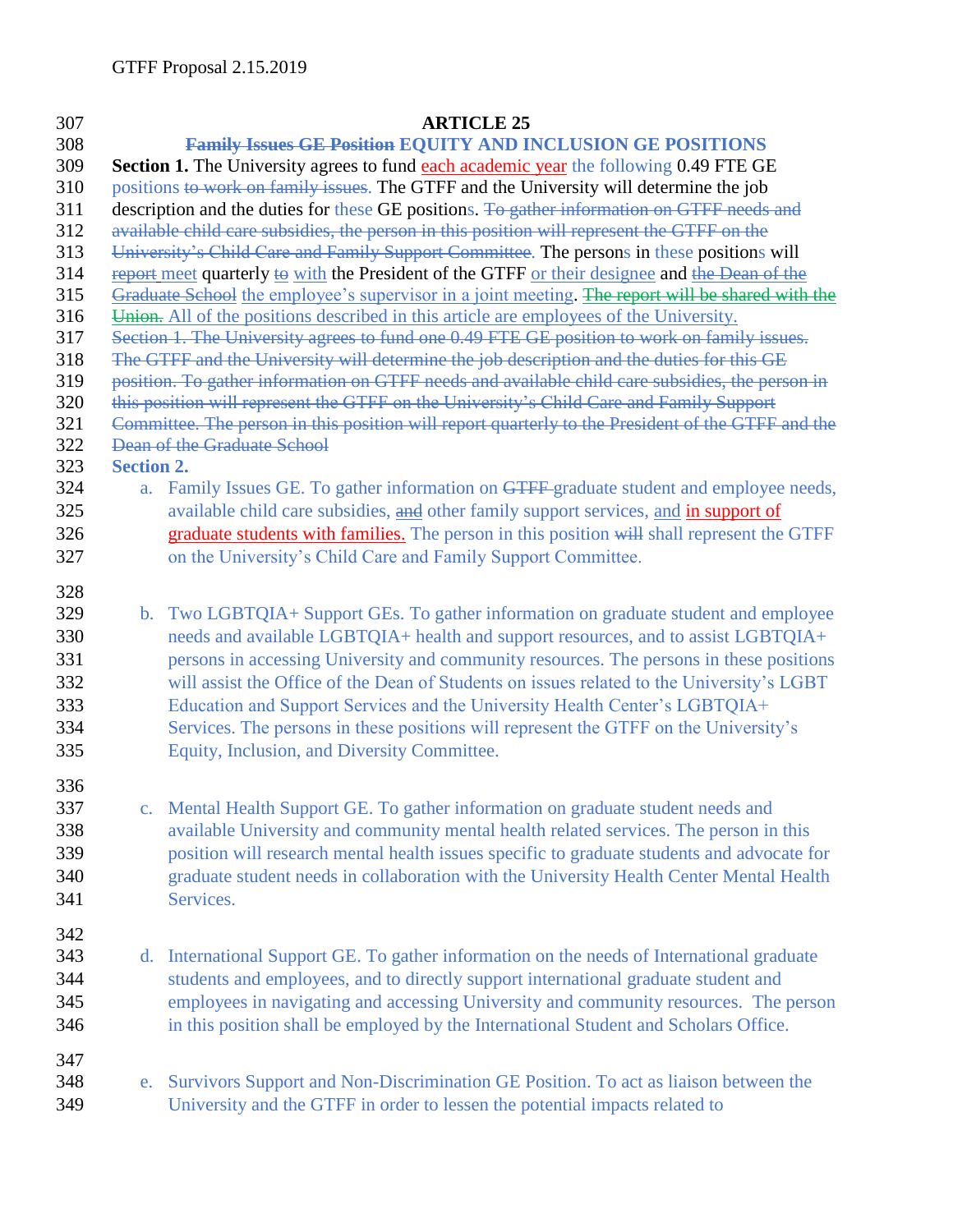| 350<br>351 | discrimination, including harassment and sexual harassment. These duties shall include at<br>minimum the following:                                                                                                                                                 |                                                                                             |  |  |
|------------|---------------------------------------------------------------------------------------------------------------------------------------------------------------------------------------------------------------------------------------------------------------------|---------------------------------------------------------------------------------------------|--|--|
| 352        | i.                                                                                                                                                                                                                                                                  | Confidential communication with graduate students for the purposes of                       |  |  |
| 353        |                                                                                                                                                                                                                                                                     | determining appropriate channels and means of assistance                                    |  |  |
| 354        | ii.                                                                                                                                                                                                                                                                 | Upon approval by the affected graduate student, confidential and/or anonymous               |  |  |
| 355        |                                                                                                                                                                                                                                                                     | communication with Department Heads, advisors, supervisors, legal counsel, and              |  |  |
| 356        |                                                                                                                                                                                                                                                                     | any other staff or relevant administrators for the purpose of acquiring support             |  |  |
| 357        | iіi.                                                                                                                                                                                                                                                                | Assisting graduate students in obtaining and relocating to safe housing                     |  |  |
| 358        | iv.                                                                                                                                                                                                                                                                 | Facilitating the process of returning the affected GE's work environment to a safe          |  |  |
| 359        |                                                                                                                                                                                                                                                                     | state                                                                                       |  |  |
| 360        | V.                                                                                                                                                                                                                                                                  | Advocating for the rights of GEs to work in a safe, discrimination- and                     |  |  |
| 361        |                                                                                                                                                                                                                                                                     | harassment-free environment                                                                 |  |  |
| 362        | $\overline{\mathbf{vi}}$ .                                                                                                                                                                                                                                          | Communication on a regular basis with administrative staff from University                  |  |  |
| 363        |                                                                                                                                                                                                                                                                     | programs that address harassment and survivor support, including but not limited            |  |  |
| 364        |                                                                                                                                                                                                                                                                     | to: Crisis Intervention and Sexual Violence Support Services, Task Force to                 |  |  |
| 365        |                                                                                                                                                                                                                                                                     | Address Sexual Violence and Survivor Support, University Counseling Center,                 |  |  |
| 366        |                                                                                                                                                                                                                                                                     | and Student Survivor Legal Services to ensure that survivors and those subjected            |  |  |
| 367        |                                                                                                                                                                                                                                                                     | to harassment are properly informed of the services provided by this GE.                    |  |  |
| 368        |                                                                                                                                                                                                                                                                     |                                                                                             |  |  |
| 369<br>f.  | Disability Access Support GE. To gather information on graduate student needs and<br>available University and community accessibility resources, and to facilitate graduate<br>students and employees in receiving accessibility accommodations. The person in this |                                                                                             |  |  |
| 370        |                                                                                                                                                                                                                                                                     |                                                                                             |  |  |
| 371        |                                                                                                                                                                                                                                                                     |                                                                                             |  |  |
| 372        | position shall work within the Graduate School. University offices involved in                                                                                                                                                                                      |                                                                                             |  |  |
| 373        |                                                                                                                                                                                                                                                                     | accessibility accommodations shall assist this GE in the course of fulfilling their duties. |  |  |
| 374        |                                                                                                                                                                                                                                                                     |                                                                                             |  |  |